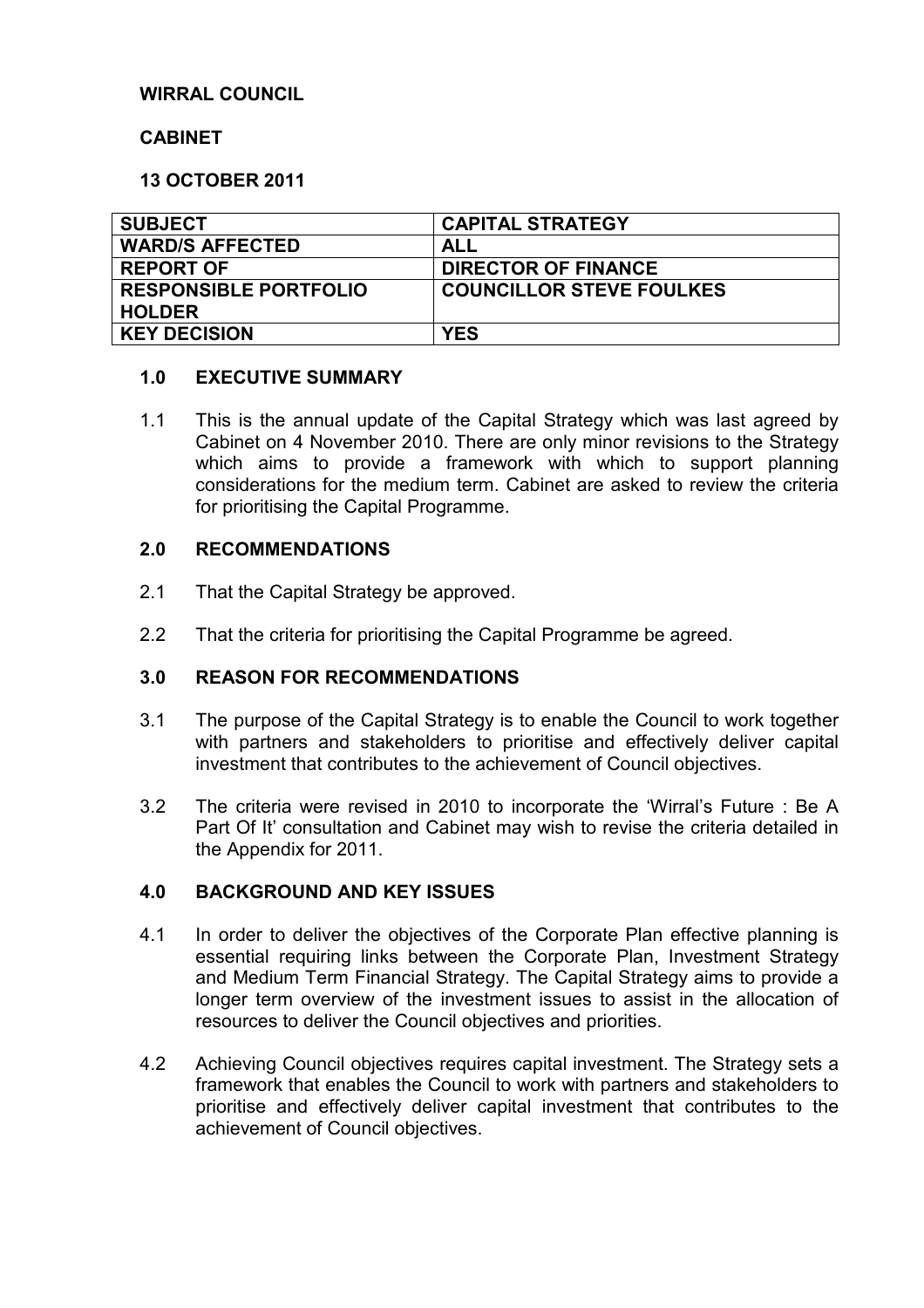- 4.3 The Strategy is key to drawing together the capital requirements emerging from the Investment Strategy and service strategies to prioritise the capital needs of services and to maximise opportunities for joined-up investment with local partners. Bids for inclusion in the capital programme are prioritised against criteria taking account of the priorities identified in the Corporate Plan.
- 4.4 The Strategy is appended to this report and includes:-
	- The regional and wider Wirral investment issues.
	- The local issues including the Council objectives and priorities.
	- The strategy in practical terms.
	- The capital plan / capital programme.

## **5.0 RELEVANT RISKS**

5.1 All relevant risks have been discussed within Section 4 of this report.

## **6.0 OTHER OPTIONS CONSIDERED**

6.1 There are no other options considered in this report.

### **7.0 CONSULTATION**

7.1 There has been no consultation undertaken or proposed and the Strategy sets a framework to work with partner organisations to deliver effective capital investment.

### **8.0 IMPLICATIONS FOR VOLUNTARY, COMMUNITY AND FAITH GROUPS**

8.1 There are none arising out of this report.

### **9.0 RESOURCE IMPLICATIONS: FINANCIAL; IT; STAFFING; AND ASSETS**

9.1 Approval and implementation of this Strategy will help to ensure the efficient use of capital resources and assets.

### **10.0 LEGAL IMPLICATIONS**

10.1 There are none arising directly from this report.

### **11.0 EQUALITIES IMPLICATIONS**

- 11.1 There are none arising directly from this report.
- 11.2 Equality Impact Assessment (EIA) is not required.

# **12.0 CARBON REDUCTION IMPLICATIONS**

12.1 There are none arising directly from this report.